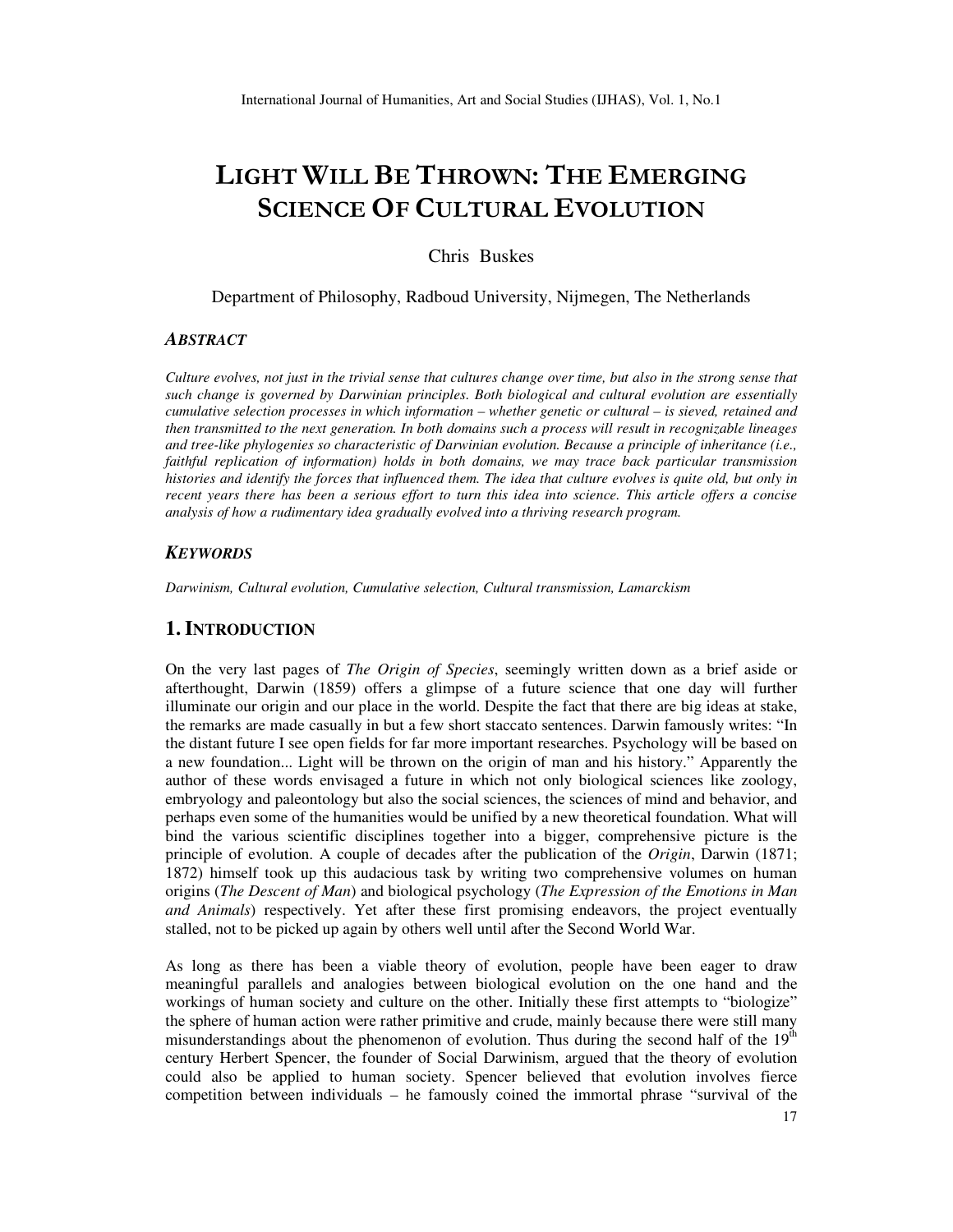fittest" – and that the government should not intervene in this natural elimination process. A hard but fair struggle for existence will lead to progress because in the end the strong and intelligent individuals will persevere whereas the weak and dumb will deservedly perish. Some decades later, in the first half of the  $20<sup>th</sup>$  century, things got even worse. With the advent of eugenics and obscure doctrines about alleged superior and inferior races, Darwin's theory of evolution became entangled and tainted with Nazi ideology. As we all know, this sinister type of pseudoscience eventually lead to suppression, persecution and genocide. Not surprisingly then that after the Second World War it became a real taboo to "Darwinize" or "biologize" human behavior, society and culture in any way. Although, admittedly, there were a few exceptions. Thus in the 1960's the Austrian ethologist Konrad Lorenz (1966) tried to explain several aspects of human behavior – most notably aggression against members of the same species – in terms of biological instincts, while during the same period the American psychologist Donald Campbell (1960) was proposing Darwinian ideas of cultural and scientific evolution (he also coined the term "evolutionary epistemology"). Yet on the whole there was not much readiness to take these biological and evolutionary approaches very seriously because, at that time and especially in the social sciences, the influence of culture on the human condition was deemed much more important that the influence of nature.

It was not until the mid-1970's that things cleared up a bit. In 1975 the renowned Harvard biologist Edward O. Wilson published his book *Sociobiology*, a seminal work on the biological and evolutionary basis of animal and human social behavior. Initially Wilson's ideas were heavily criticized and sneered at, but within a decade or two Wilson's sociobiology became generally accepted as good science and the proper way to study animal and human communities. In Wilson's wake, a new research program gradually emerged in which animal and human communities were studied from an evolutionary perspective. Later, with the birth of evolutionary psychology, the study of the human (and animal) mind became incorporated into this program as well (Barkow, Cosmides and Tooby 1992). And since the turn of the century we have witnessed the rapid rise of yet another related and promising branch of research: the science of cultural evolution, the main topic of this article. The science of cultural evolution is a relatively new, highly collaborative and multidisciplinary enterprise which harbors evolutionary biologists, archaeologists, (paleo)anthropologists, psychologists, sociologists, linguists and philosophers among others (see: Levinson and Jaisson (Eds.) 2006; Whiten et al. (Eds.) 2012; Richerson and Christiansen (Eds.) 2013). This disciplinary diversity is no coincidence since many participants believe that the science of cultural evolution will unify the sciences in unprecedented ways (Mesoudi, Whiten and Laland 2006; Buskes 2015). Indeed, it may well be that we are at the brink of a new era, an era in which the Darwinian paradigm perhaps will reach its full potential.

# **2. CO-EVOLUTION AND NICHE CONSTRUCTION**

We have seen that after a few false starts and a long delay, the topic of evolution and human behavior finally became accepted as proper science in the 1970's, thanks to the pioneering work of Ed Wilson and others. Wilson's seminal work *Sociobiology* paved the way for a new research program in which our species was treated as just another animal, and in which human social behavior was studied within the framework of biology and evolution. Consider for instance the example of cooperative and altruistic behavior that we witness in many species, most notably in social insects like ants and bees, but also in humans. The science of sociobiology, in brief, postulates two general mechanisms for explaining such sustained behavior, to wit: kin selection and reciprocity. Kin selection means that altruistic behavior might persist if the behavior is directed towards close kin, and reciprocity means that altruistic behavior can be a good and stable strategy if it is based on the principle "if you scratch my back, I'll scratch yours". This was all sound biology first introduced by Bill Hamilton (1964) and Robert Trivers (1971), respectively. The initial controversy lay somewhere else. What had enraged early critics was, first, Wilson's insistence that his sociobiological model was not only applicable to animals but also to humans,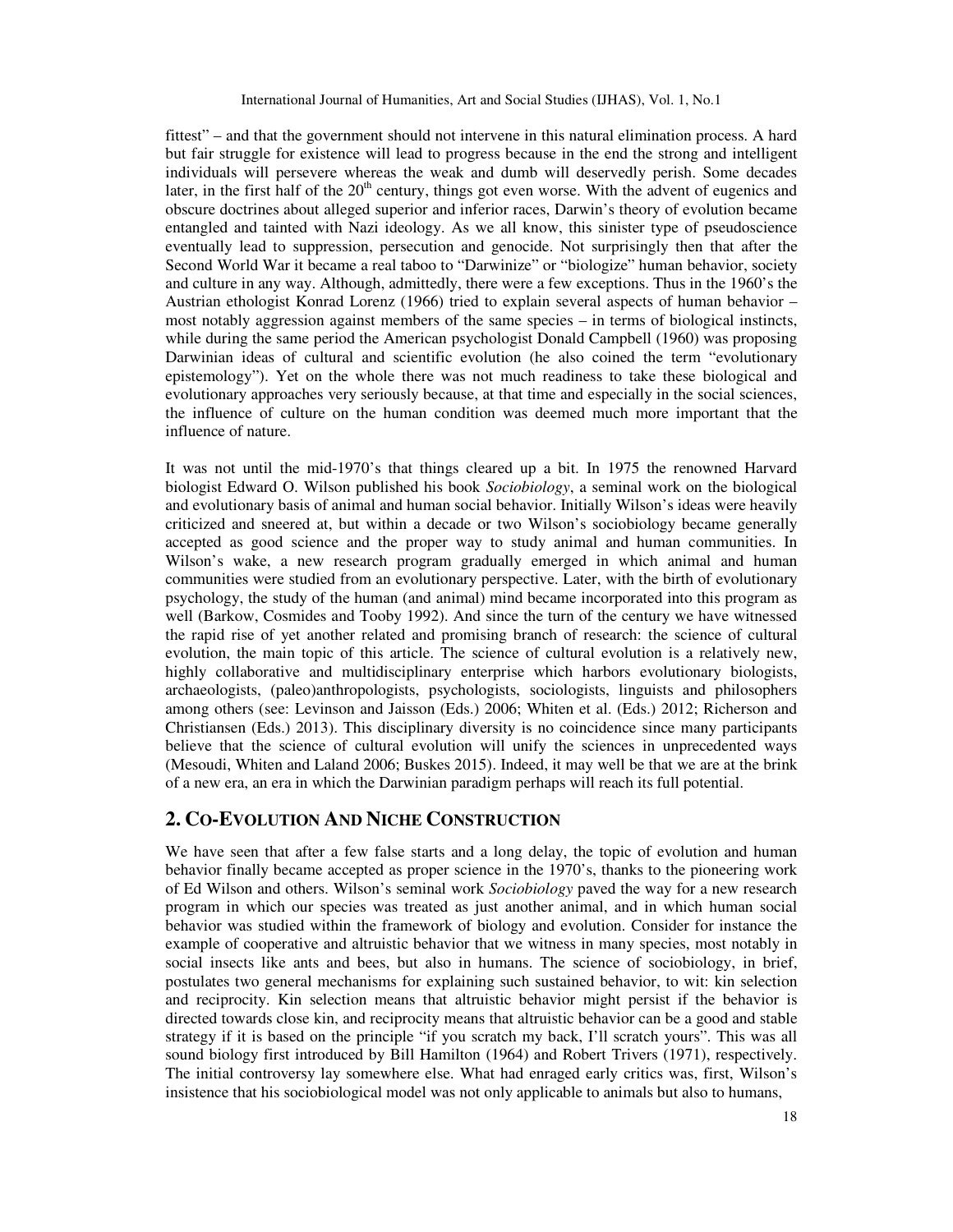and second, that he apparently defended a bold gene-centered view of evolution. The first critique was easily countered because Darwin himself already convincingly showed that there is no fundamental "gap" between animals and humans. Despite our human ingenuity and cultural splendor, we are still a species of primate and thus closely related to monkeys and great apes.

Yet the second critique was not so easily dismissed. Apparently Wilson argued that, ultimately, everything in evolution revolves around the propagation of genes, as was demonstrated some years later when he (in)famously wrote that "genes hold culture on a leash" (Wilson 1978: 167). Sociobiologists like Wilson try to understand human behavior, the human mind and human culture chiefly – some would say solely – in terms of our biological constitution. Elsewhere I have called this idea the "Nature-First approach" (Buskes 2013: 677). This view proclaims that human culture is embedded within the wider and much older framework of human nature. Wilson insists that our so-called "epigenetic rules", i.e., our evolved mental capacities and psychological dispositions, will ultimately bias and constrain the ways in which our culture can evolve. So cultures which disobey the imperatives of our biology (our genes) will either be pulled back by the leash or go extinct.

At first sight the Nature-First approach has a certain appeal because no sensible person would deny that we indeed *are* biological creatures, and that an understanding of genetic and epigenetic constraints on human behavior and human culture is therefore simply indispensible. The flaw of the Nature-First approach is that it underestimated the major role and increasing influence that culture has played in our evolutionary history. For cultural evolution is not merely a process that is embedded within – and thus to a certain extent subordinate to – biological evolution, but is rather intertwined with it. Cultural changes could bring about alterations to the environment which in turn affect both how genes act in development and what selection pressures act on genes. The classic example is adult lactose tolerance among human populations (Durham 1991). Lactose tolerance in certain, mostly European, populations has arisen as a consequence of a cultural innovation our ancestors carried through some 8,000 years ago: dairy farming. From then on adult individuals with the ability to digest milk (and other dairy products) had an advantage over individual who could not, hence a new digestive enzyme got selected. Thus the evolution of lactose tolerance is a fine example of how culture can have a causal impact on our genes. Other examples of how culture or cultural innovations have fed back on our gene pool are our ancestor's preference for eating meat (Aiello and Wheeler 1995), the control of fire (Berna et al. 2012) and the subsequent invention of cooking (Wrangham et al. 1999). It is most likely that without these changing preferences and innovations the spectacular increase of the hominid brain would not have been possible. Because carnivores do not need a long digestive tract, especially when the meat is first cooked, our ancestors could "swap" their excess gut tissue for more tissue of the brain.

More recent research shows that culture must have had, and still has, a huge influence on our genes. More specifically, cultural processes may affect the rate of change of allele frequencies, sometimes speeding it up and sometimes slowing it down, thus gradually altering the make-up of the human genome. The list of genes that have been subject to, and thus have been altered by, cultural selection pressures is still growing. It includes genes that predispose individuals to learn (and to learn from others), genes that affect personality, intelligence, and lateralization of hand preference, genes that affect dietary preferences and alcohol metabolism, genes that affect hair and eye color, and genes (e.g., the FOXP2 gene) that have facilitated the acquisition of language (Laland, Odling-Smee and Myles 2010).

In short, many cultural practices and innovations have changed our genetic makeup and hence our physiology, and these examples convincingly show that cultural evolution is not at all subordinate to biological-genetic evolution because culture can alter the path of human evolution. This intricate process is also known as "niche construction", a process of environmental modification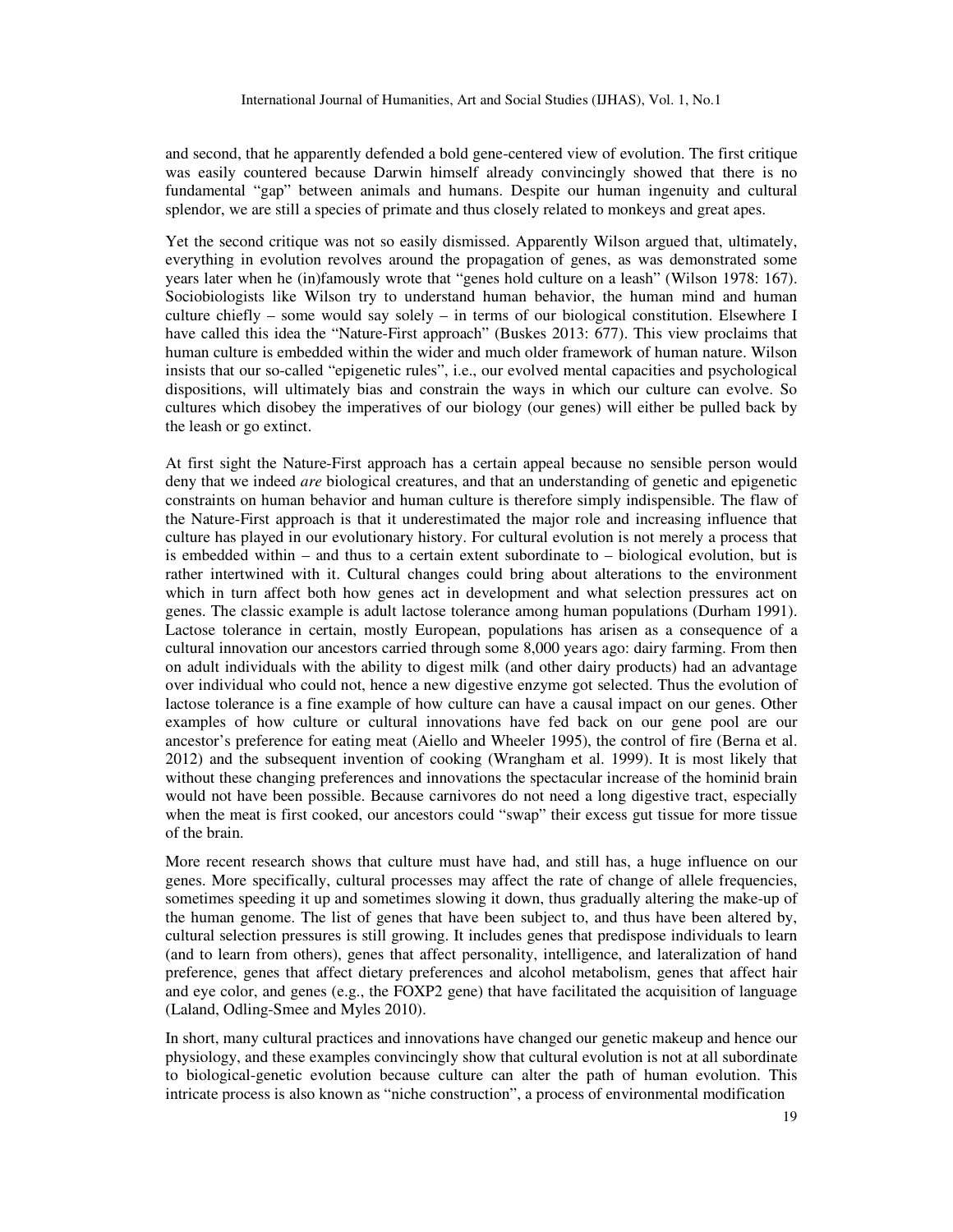through which organisms alter the selection pressures acting on themselves and other organisms (Laland, Odling-Smee and Feldman 2000). By setting up and advancing their culture, our ancestors created a new "niche" in which it paid off to have big, "expensive" brains. Contrary to animal niche construction (the classic example is the beaver dam), human niche construction is characterized by social learning and cultural inherited practices which have extensively modified the biological selection pressures acting on our species.

In short, because culture can change the path of biological evolution, the Nature-First approach had to be adjusted. Thus, in their effort to revalue the role of culture, Cavalli-Sforza and Feldman (1981) and Lumsden and Wilson (1981) proposed a model of "gene-culture co-evolution" in which genes and culture are inextricably connected. So instead of being subordinate to human nature, culture was now rightly deemed an evolutionary force in its own right. A further big improvement was made by Robert Boyd and Peter Richerson (1985), two pioneering researchers in the science of cultural evolution, when they introduced their model of "dual inheritance", i.e., the idea that culture not only feeds back on our genes, but that culture has its own transmission channel or "inheritance system" as well. Dual inheritance means that, in principle, there are two ways in which information can be transmitted to the next generation, either by genetic replication (i.e., sexual reproduction) or by imitation and language. As we shall see further on, both kinds of transmission are essentially Darwinian cumulative selection processes in which particular variants (whether genetic or cultural) are selectively retained, thus resulting in a gradual accumulation of information. A novel cultural inheritance system arose next to the older genetic one because cultural evolution was able to cope much faster with environmental changes than biologicalgenetic evolution. I will delve deeper into this matter in the next section.

Some authors have argued that the new facts and insights about gene-culture co-evolution and cultural inheritance require an "extended evolutionary synthesis" that would update and "modernize" the modern synthesis of evolution (Danchin et al. 2011). The term "modern synthesis" refers to the unification of the biological sciences during the 1920's and 1930's, most notably the merging of Darwin's theory of natural selection and Mendel's theory of inheritance, into a single biological framework which became known as "Neo-Darwinism". Several decades later, in the 1970's, Wilson gave his book *Sociobiology* the telling subtitle "the new synthesis", now urging for a further unification of the biological sciences and the social sciences. With the advent of the science of cultural evolution and cultural inheritance such a new synthesis – an extended theory of evolution – is perhaps within reach. Thus the evolutionary anthropologist Alex Mesoudi (2011) argues that the theory of cultural evolution will synthesize the social sciences in the same way as the theory of biological evolution has synthesized the biological sciences in the 1920's and 1930's (see also Mesoudi et al. 2006). Mesoudi argues that up to now the social sciences were hampered by the fact that they apply different methods and techniques, hold mutually incompatible theoretical assumptions, and study different subjects. The science of cultural evolution will surmount these traditional disciplinary divisions by providing a common theoretical framework which in turn will spark off the long-awaited unification. This may be a bold claim and a big promise, but perhaps the same would have been said to somebody at the beginning of the  $20<sup>th</sup>$  century who proclaimed an imminent unification of the biological sciences.

## **3. A NEW TRANSMISSION CHANNEL**

The *El Castillo* cave in the Cantabria region in Northern Spain is famous for its many ochre and scarlet hand stencils. The cave walls are covered with dozens of handprints, many of which looking as fresh and colorful as if they were put there yesterday. Yet these prints or stencils, as was found out by uranium-thorium dating, are in fact more than 40,000 years old, several thousand years older than the equally stunning paintings in the Chauvet cave in Southern France,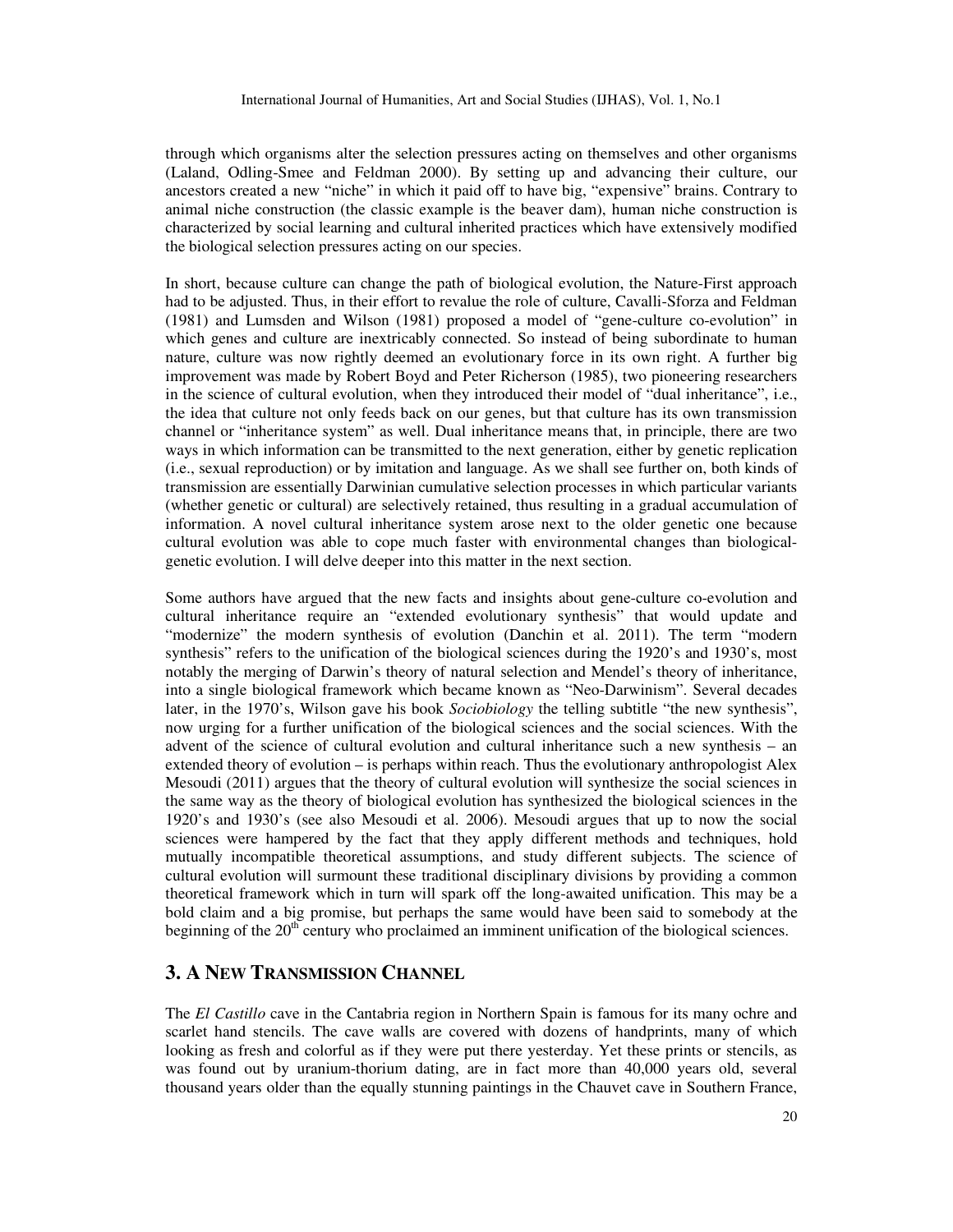thus making the prints the oldest known examples of Paleolithic cave art (and symbolic thought) in Europe, and perhaps even in the world (Pike et al. 2012). Until recently it was generally assumed that the stencils were made by men, presumably hunters or shamans. But recent research based on the sexual dimorphism with respect to finger length (women's ring and index fingers are about the same length, whereas men's ring fingers tend to be longer than their index fingers) suggests that about 75 percent of the handprints were actually made by women (Snow 2013). Even more intriguing, the age of the figures makes it theoretically possible that the stencils were in fact not made by our Pleistocene ancestors but by our more distant cousins the Neanderthals, because 40,000 years ago the Iberian peninsula was one of their last remaining strongholds in Europe. So assuming that the sexual dimorphism with respect to finger length in Neanderthals was roughly similar to that of modern humans, it is conceivable that most of the red handprints were actually made by Neanderthal women. Of course, this hypothesis is hard to prove and we probably will never know for certain who was responsible for these ancient artistic expressions, but what we *do* know is that the stencils on the cave wall are a clear sign that their makers, whether Neanderthal or human, possessed culture, language and symbolic thought. Symbolic thought is the ability to use symbols, signs or words to represent things. Such an ability requires a considerable mental and social feat because one needs to learn to grasp the (hidden) meaning of a sign or symbol. Thus, to their makers, a crude two-dimensional charcoal sketch on a cave wall may represent real (prey) animals in flesh and blood on the plain. Hand stencils are perhaps more abstract but equally powerful symbols which undoubtedly must have had some (symbolic) meaning to their makers. For the role of symbolic thought in human evolution, see Tattersall (2008). For a recent view on supposed Neanderthal mental, cognitive and linguistic capacities, see Dediu and Levinson (2013).

So the first crude and rudimentary examples of art and symbolic thought can be traced back some 40,000 years. It coincides with what archaeologists and paleoanthropologists often refer to as the "cultural big bang", i.e., the "sudden" appearance of cave paintings, ornaments, figurines and other delicate artifacts in Europe during the Pleistocene. But of course the origins of human – or hominid – culture as such stretch much further back than that. In fact, the evidence in the form of primitive stone tools found in East-Africa – and attributed to *Homo habilis*, or "handy man", the first hominid species belonging to the genus Homo – prove that hominid culture is at least 2,5 million years old. This earliest stone tool industry is called "Oldowan", after the Olduvai Gorge, a famous archaeological site in Tanzania. The Oldowan industry is the earliest tangible evidence of the existence of culture as such, i.e., proof that our ancestors were able to store and accumulate information and transmit it to a next generation. After all, the fabrication of stone tools and artifacts, however primitive, requires skills and knowledge which are generally beyond the level that could be achieved, from scratch, by a single individual or during a single generation. Culture, or at least an evolving culture, requires the *accumulation* of information which causes knowledge and skills to gradually build up (Boyd and Richerson 1995; Tennie et al. 2009). In this way culture opened a new channel – next to the much older genetic transmission channel – through which vital information could be passed on to the next generation. Because that is essentially what "culture" is: information that is transmitted to the next generation by non-genetic means. Furthermore, the emergence of culture made evolution much more complex and dynamic because it now involved the intricate interplay of two replication chains, one genetic and one cultural. And above all, culture made some species to evolve much faster than otherwise would be possible.

To be sure, many nonhuman species, even fish and insects, show cultural traditions in the form of group-specific socially-learned behaviors (Laland and Hoppitt 2003; Kempe et al. 2014). In its most basic form "culture" simply requires that the one individual's behavior (or certain aspects of that behavior) is being imitated by other individuals and then non-genetically transmitted to other members of the group. In this way, a particular (non-congenital) behavioral pattern could then "survive" in the sense that it manages to persist in future generations through social transmission. Social learning is widespread among animal species because it circumvents the often costly, and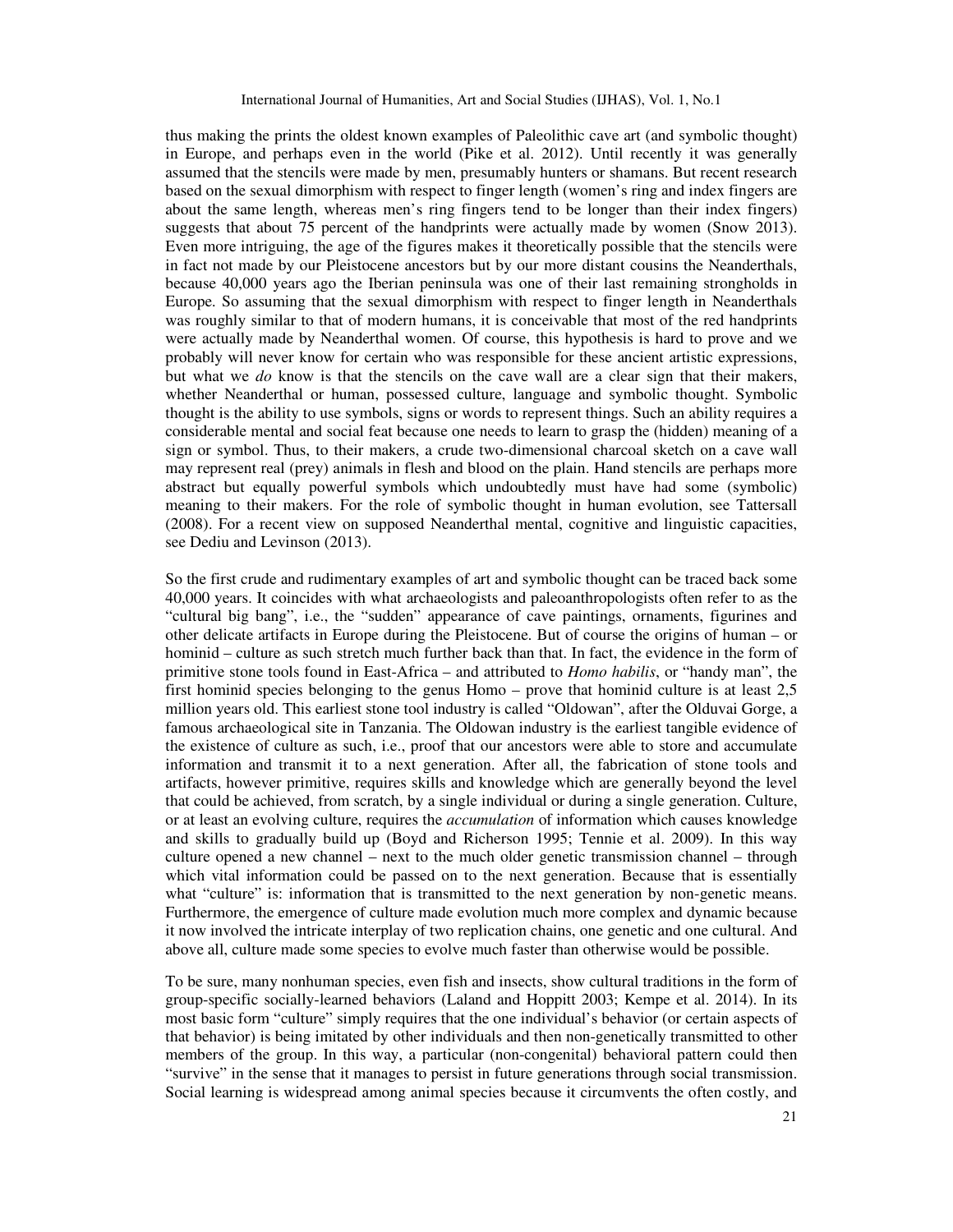sometimes deadly, strategy of individual trial-and-error learning (Boyd and Richerson 1985). What is more, the ability to learn from others may well be a necessary condition for the emergence of cultural evolution (Laland 2004; Boyd et al. 2011). In more sophisticated versions "culture" probably requires full-blown language, in the form of symbols or spoken and written word, by which means information can efficiently be stored, accumulated and transmitted. In both scenarios, though, culture has the same basic effect: it allows a species to evolve and to adapt to changing environments much faster than otherwise would be possible. And that brings us right to the question which urges itself upon us: why, in the history of life on our planet, has culture emerged in the first place? What is the apparent advantage of culture?

Now as we have just seen, the answer to the question why culture evolved seems pretty straightforward. Culture evolved simply because it is advantageous in the sense that it makes a species' behavioral repertoire much more flexible. Such adaptive plasticity allows the individuals belonging to that species to survive in a vast range of different habitats. So culture can do things that genes cannot, partly because cultural evolution is much faster than genetic evolution. Take our own species, *Homo sapiens*. Thanks to the advance of culture our prehistoric ancestors were able to control fire and to make tools, weapons, clothes and shelter among other things. These technical innovations in turn allowed our ancestors, within a mere 100,000 years, to conquer and inhabit the far corners of our planet, from the arid deserts and frozen tundras to the most remote islands of the Pacific, and that is quite remarkable for a primate whose body and mind was originally designed to survive on the African savannah. But here's the catch. If culture is as biologically advantageous as it seems to be, why has it not evolved in many other species? In fact, why is *H. sapiens* apparently the only extant species in which culture really evolves? There are more riddles here then one would suspect. Or as Richerson and Boyd (2005: 126) have aptly put it: "The existence of human culture is a deep evolutionary mystery, on a par with the origins of life itself."

# **4. THE MYSTERY OF HUMAN CULTURE**

According to Richerson and Boyd, culture is common, but cultural evolution is rare. Although several animal species have managed to acquire culture and sometimes even to generate elaborate cultural traditions, we humans are probably the only example of a species with *cumulative* culture. In our species culture genuinely evolves. The distinction between cumulative and noncumulative culture is crucially important because, as Mesoudi (2011) points out, only the former constitutes the gradual evolutionary change that Darwin named "descent with modification". That is, only cumulative evolution will result in different cultural lineages and branching family trees. Well-known examples of non-cumulative culture are birdsong (which for the most part has to be learned through imitation), and nut-cracking and termite-fishing among wild monkeys and apes. With regard to birdsong it has even been shown that "dialects" can emerge and persist among local populations, in the same way as a particular human language may contain different dialects spoken by different (sub)groups within the language community. Nonhuman culture, like birdsong, termite-fishing and nut-cracking, is mainly acquired through social learning. Animals with culture are able to exchange and transmit non-genetic information by carefully watching (or listening to) others individuals and then selectively copying their behavior. By contrast, someone who relies on individual learning may acquire knowledge during his or her lifetime while not sharing it with others. So even though such an individual may gather precious knowledge about lots of things, when that individual dies its knowledge is forever lost. Yet although social learning probably is a necessary condition for culture to become cumulative, it is not a sufficient condition because birds, monkeys and chimps *do* engage in social learning but their cultures are nevertheless non-cumulative. Apparently some ingredient has to be added for cultural evolution to evolve.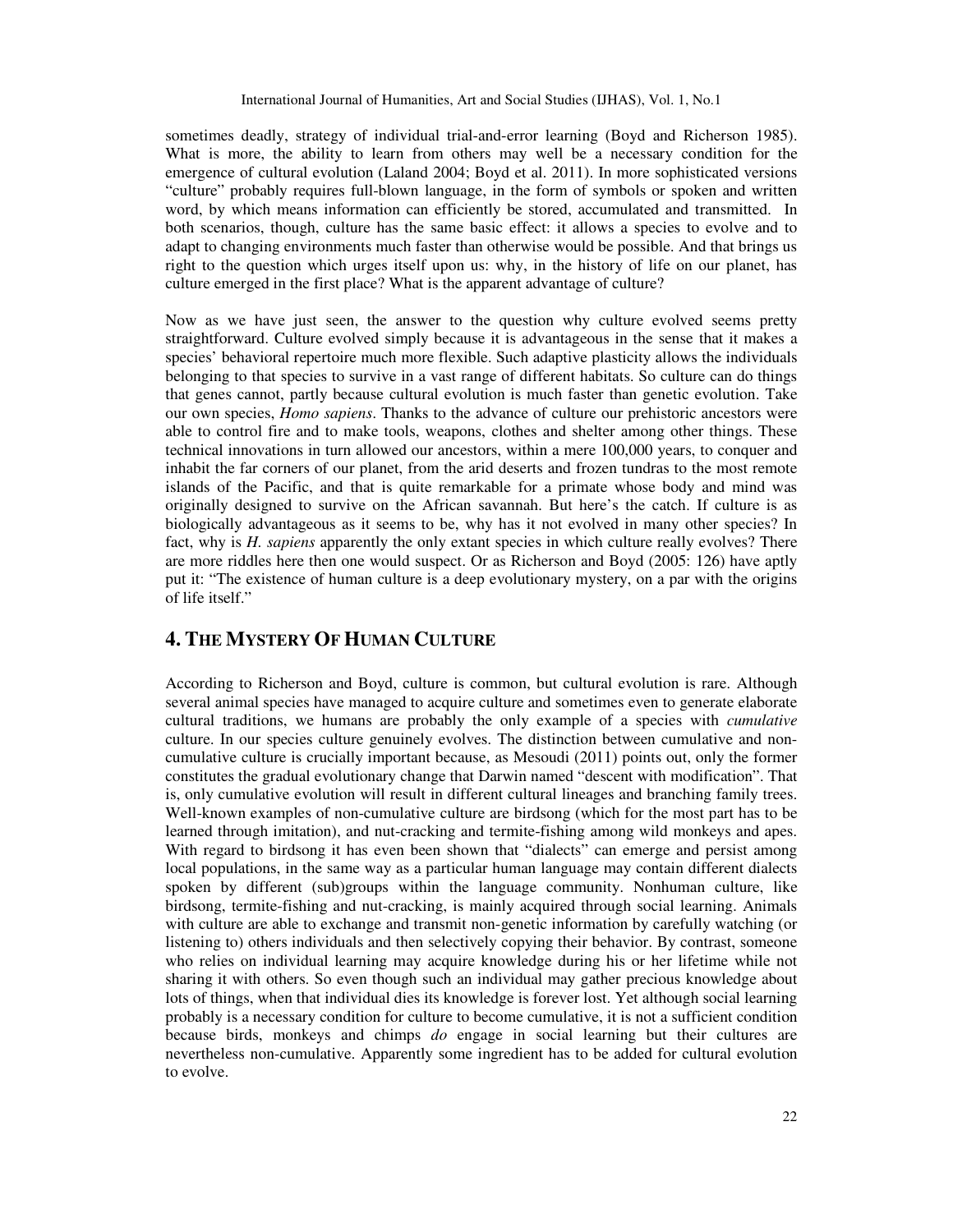One would expect that creative invention would do the trick. If you combine social learning *and* creative invention, culture surely would become cumulative – or would it? Alas it probably would not because, like social learning, creative invention may be necessary but not sufficient for culture to become cumulative. For social learning and creative invention to become really effective, and to gradually build up, information has to be faithfully transmitted, i.e., there has to be a process of accurate replication. For this to happen, large and relatively stable populations are required and a mechanism which makes possible the transmission (and storage) of information, i.e., language, writing or symbolic thought. If you do not have such a mechanism, information is always in risk of getting lost. Not surprisingly then, in their authoritative work about the major transitions in evolution like the origin of eukaryotes, sex, multi-cellular organisms and social groups, John Maynard Smith and Eörs Szathmáry (1995) list the emergence of human (or hominid) language as the, for the time being, last big evolutionary transition, a breakthrough which, according to the authors, enabled the dispersal of *H. sapiens*, from Africa, throughout the world.

So for many smart animals like birds and primates it may not be the creative component which poses the real difficulty but rather the transmission component: they simply do not have a proper medium to transmit information efficiently. Thus the developmental psychologist Michael Tomasello (1999), co-director of Leipzig's Max Planck Institute for Evolutionary Anthropology, has aptly used the metaphor of a "ratchet" to explain why human (or hominid) culture is cumulative whereas animal culture is not. According to Tomasello, cumulative cultural evolution not only requires social learning and creative invention but also faithful social transmission that functions as a ratchet to prevent newly acquired information from "slipping back" (i.e., getting lost). The ratchet preserves information and ensures that modifications and improvements gradually accumulate over time. This picture suggests that such a ratchet (i.e., a proper transmission mechanism) creates some sort of threshold or hurdle which is difficult, if not impossible, to overcome by most animal species. As far as we know, we humans – and our hominid cousins and ancestors – are the only ones to have achieved this. We are the only true cultural animals.

In his seminal work on the cognitive aspects of human evolution, the psychologist Merlin Donald (1991) distinguishes three major stages in the origins of culture and the evolution of the human (or hominid) mind. The first stage is what he calls the advent of "mimetic culture" which gave our early ancestors the ability to communicate through manual or facial gestures – mime – and other voluntary motor acts. This communication system enabled them to share knowledge with learning taking place in the form of direct instruction and imitation. Mimetic culture was probably mastered two million years ago by *H. erectus*, our ancestor which accomplished the first exodus out of Africa. The second major step was the transition from mimetic culture to what Donald calls "mythic culture". In mythic culture spoken language plays a pivotal role because, as we have seen, language allows for a much more efficient mode of communication and information transfer. Donald argues that the telling of myths was the primary function of this prehistoric language, with the myths containing all kinds of accumulated knowledge about the world our ancestors lived in. Donald estimates that the ability to convey knowledge through mythic narrative is some 200,000 years old, coinciding with the earliest appearance of *H. sapiens* in Africa. Donald calls the third and, for the time being, last stage in the evolution of the hominid mind "theoretic culture" because it allowed our ancestors for the first time to reflect on their own knowledge. Theoretic culture is characterized by the fact that accumulated information was no longer restricted to the boundaries of the human brain, but could now be gathered in external storage systems, i.e., be written down in the form of cuneiforms, hieroglyphs or other symbols. Theoretic culture probably originated some 10,000 years ago in the Middle-East. It enabled our Neolithic ancestors to critically examine their own culture, thus establishing the first rudimentary forms of philosophy and science. Donald argues that this third transition has led to the greatest reconfiguration of cognitive structure in hominid history, but without much genetic change. Apparently genes do not make the difference, but accumulated culture does.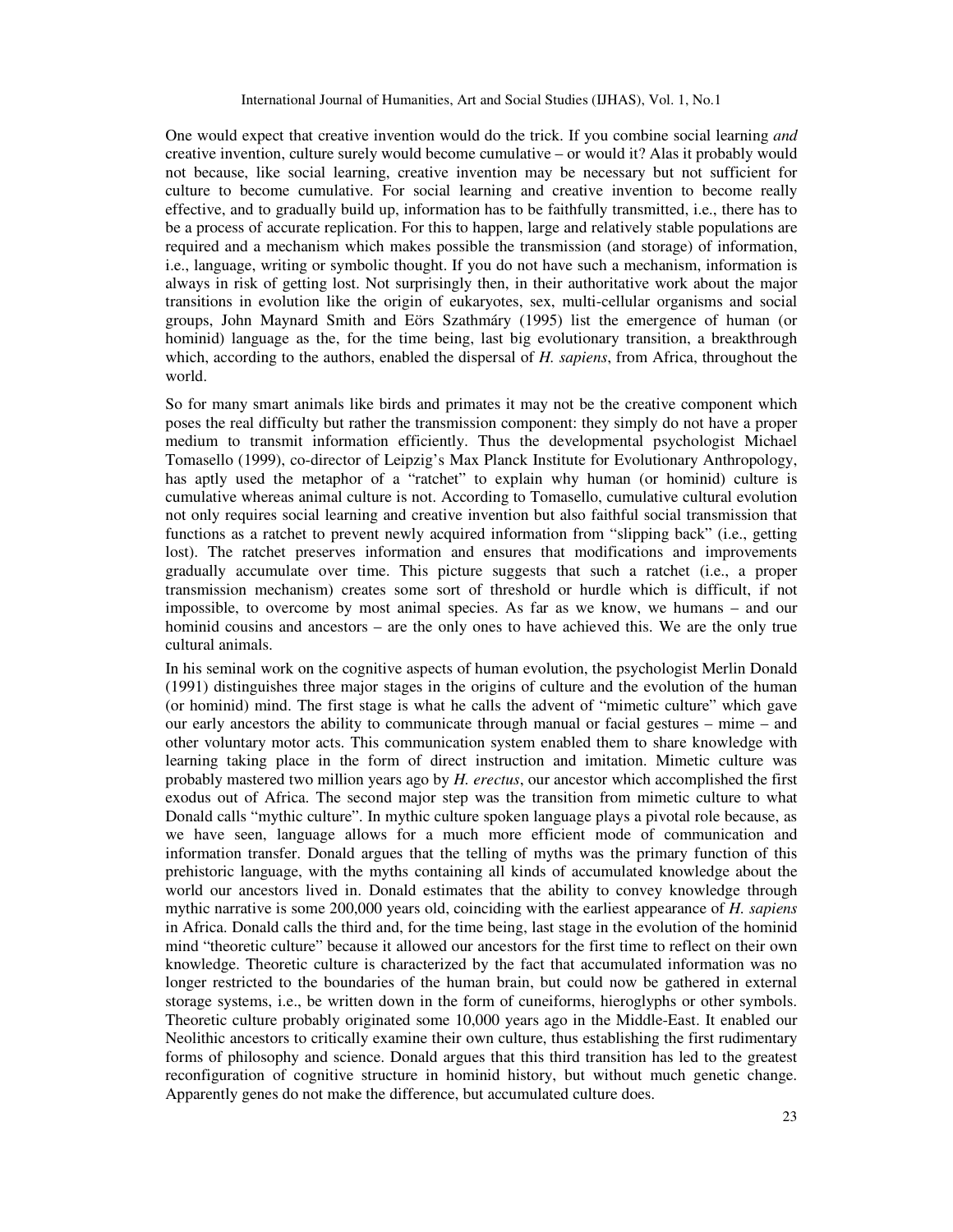# **5. CULTURAL INHERITANCE AND FAMILY TREES**

We have seen that for culture to evolve, a high-fidelity transmission mechanism is needed which carefully sieves, stores and accumulates information. Such a "ratchet" creates a process in which information gradually builds up to such an extent that the output or the products of this process can no longer be achieved by individual innovators. The products of cultural evolution, whether stone tools or high-end computers, typically exhibit intricate design which is the result of many generations of collaborative innovators standing on top of each other's shoulders. In other words, is seems that in cultural evolution each generation somehow "inherits" the achievements of previous generations. Several authors have argued that this process is intrinsically Darwinian in character since cultural evolution seems to be propelled by a similar mechanism as which underlies biological evolution, i.e., a process of variation, selection and transmission (Richerson and Boyd 2005; Mesoudi 2011). Combined these three ingredients create a cumulative selection process in which the outputs of each sieving stage serve as inputs for the next sieving stage, and so on. And as we all know, cumulative selection is the hallmark and underlying mechanism of Darwinian evolution.

The philosopher Daniel Dennett (1995) has argued that Darwinian evolution is "substrate neutral", i.e., the process is neutral with respect to the medium of evolution and neutral with respect to the entities that evolve. So in principle any dynamic "system" could evolve in a Darwinian manner as long as the three aforementioned ingredients are present: variation, selection, and transmission. In the case of human culture, this condition seems to be met. In the biological realm we find *genetic* variants which are generated, selectively retained and then transmitted to the next generation; in the cultural realm we find *cultural* variants (e.g., ideas and skills) which are generated, selectively retained and then transmitted to the next generation. So biological evolution is concerned with the differential distribution and changing frequencies of genetic variants, whereas cultural evolution is concerned with the differential distribution and changing frequencies of cultural variants. Yet one could object that the supposed analogy is misleading because biological evolution is unintentional and blind whereas cultural evolution seems, at least to a large extent, intentional and goal-directed. Therefore one should label cultural evolution as "Lamarckian" rather than "Darwinian". But plausible as this objection may seem, I believe that it is actually ill-founded because cultural evolution is "Lamarckian" only in a caricaturized sense. I will delve deeper into this matter later on.

Another obvious difference between the two kinds of evolution is that in the biological realm genetic information is usually transmitted through sexual and asexual reproduction, whereas in the cultural realm cultural information is transmitted through imitation, social learning and language. Yet in both cases the products of these processes, whether biological adaptations or cultural artifacts, typically bear the mark of a cumulative selection process: they exhibit complex and often functional design. Moreover, in both kinds of evolution we see the formation of recognizable lineages through time and the occasional splitting of one lineage into two or more branches, resulting in tree-like phylogenies or "family trees". Similar to evolutionary biologists, researchers studying cultural evolution are now able to analyze and reconstruct the lineages of such diverse cultural traditions like the North-American prehistoric stone tool and projectile point industries (O'Brien, Darwent and Lyman 2001), Polynesian canoe fabrication (Rogers, Feldman and Ehrlich 2009), the Indo-European language family (Gray and Atkinson 2003) and Italian violin design (Chitwood 2014), amongst others. In *The Descent of Man*, Darwin already noticed these remarkable analogies between biological and cultural evolution. With regard to language Darwin (1871: 60) writes: "The formation of different languages and of distinct species, and the proofs that both have been developed through a gradual process, are curiously parallel." Thus nowadays linguists analyze the historical relations between languages by looking, among other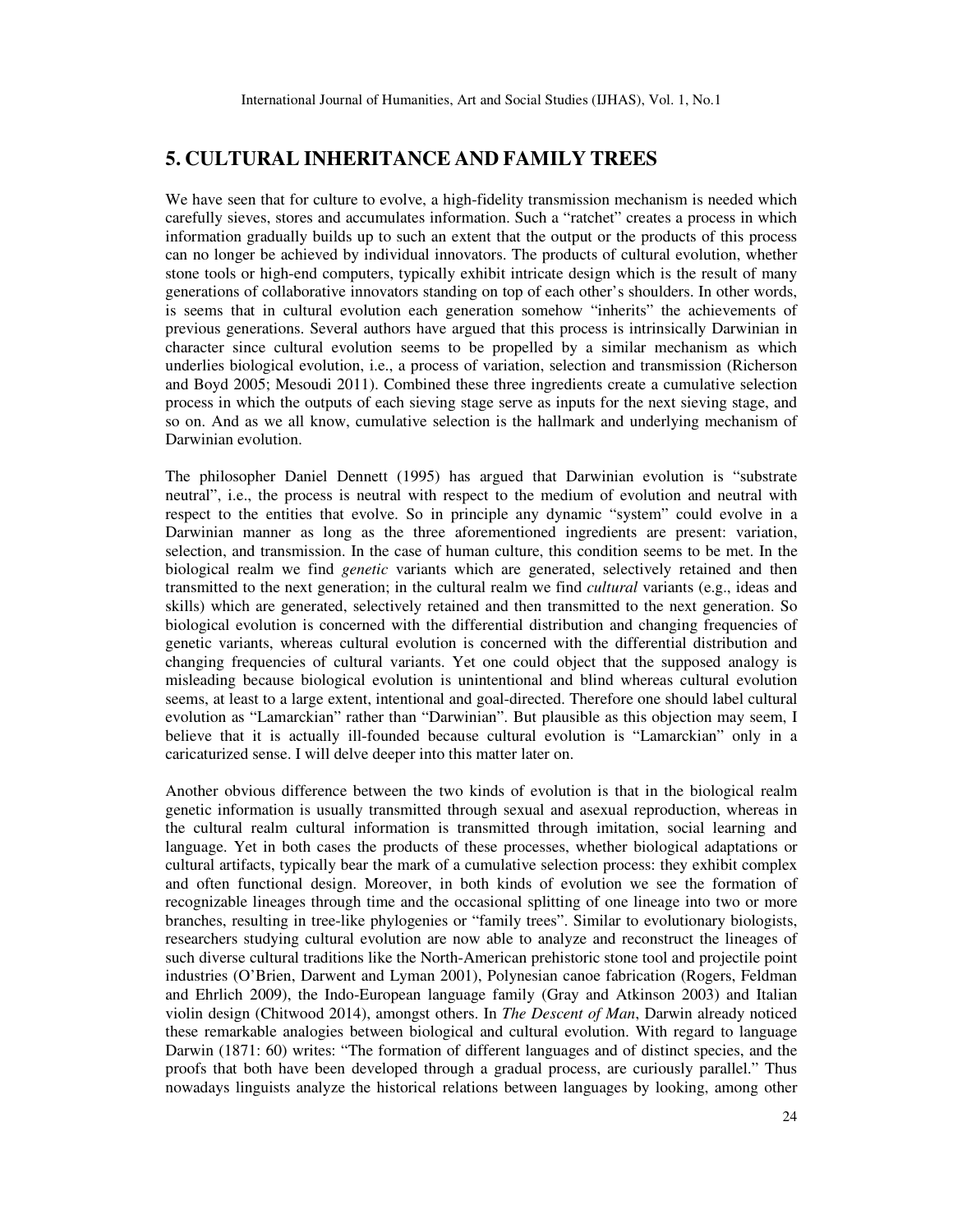things, for cognates – i.e., similar words shared across languages like *nacht*, *notte*, *noche*, *nuit*, etc. – which could indicate common ancestry, just like biologists study the historical relations between different species by looking at homologies (shared traits in different species) which indicate common origin.

Some authors, most notably Dawkins (1976) and Dennett (1995; 2002), have argued that the similarities go even deeper. They posit a strong analogy between genetic variants (i.e., genes) and cultural variants which Dawkins calls "memes". A meme is a unit of cultural information which survives and reproduces by leaping from brain to brain. Both genes and memes are therefore "replicators" which encourage their own reproduction. Also, like genes, memes are involved in a constant struggle for survival in which some memes will increase in frequency while others will perish. And finally, both genes and memes are carriers of information. Genes carry instructions for building proteins and (parts of) organisms; memes carry instructions for building (parts of) culture. Moreover, both genes and memes can carry *latent* information because neither genes nor memes have to be expressed in order for them to be transmitted. A recessive gene may lie dormant for many generations before it expresses itself again in a phenotype. Similarly, a particular meme, say a piece of music, can be transmitted through the ages in sheet music without actually being performed.

Yet in other aspects memes may not be like genes at all. For instance, several critics have argued that, unlike genes – which are heritable and functional bits of DNA – , memes are usually not that discrete or particle-like (Richerson and Boyd 2005). Surely some memes can be relatively simple and hence neatly circumscribed like Pythagoras' theorem or the song *Auld Lang Syne*, but more often memes are quite complex and fuzzy like, say, the concepts "Asian Cuisine" or "Judaism". Richerson and Boyd (2005: 60) therefore argue that analogies must not be stretched too far. They write: "A Darwinian account of culture does not imply that culture must be divisible into tiny, independent gene-like bits that are faithfully replicated." They believe that memes – or "cultural variants" as they prefer the more neutral term – are only loosely analogous to genes. Cultural evolution may not always involve high-fidelity replication, nor do cultural variants always consist of tiny bits of information. But nevertheless, one could still argue that cultural evolution is fundamentally Darwinian in its basic structure. For even if there is no real cultural equivalent of genes, in the evolution of culture one can discern many Darwinian features like: variation, competition, selection, inheritance, cumulative change, geographical distribution, convergent evolution, changes in function, homologies and analogies, lineages and tree-like phylogenies, etc.

# **6. VARIABLES IN CULTURAL EVOLUTION**

Because cultural evolution is a Darwinian cumulative selection process, researchers are able to employ the same mathematical models and techniques that are used to understand, explain and predict the outcomes of biological evolution. Computer simulations may for instance indicate whether a particular cultural variant will increase in the population or will soon disappear altogether, or whether two or more cultural variants are able to coexist or not, etc. By slightly changing the variables and the initial micro-evolutionary conditions, researchers can analyze the long-term macro-evolutionary consequences of their models. For example, the transmission of cultural information may depend on several modes of cultural inheritance. Perhaps the oldest and most common trajectory in which information is passed on or inherited is "vertical" or parent-tooffspring transmission. Other trajectories are "horizontal" transmission among peers form the same generation, and "oblique" transmission from members of one generation to members of a later generation as in the case of formal teaching. Mathematical models demonstrate that if vertical, downward transmission would be the main direction in which cultural information would flow, cultures remain rather static (Cavalli-Sforza and Feldman 1981). Hence for cultures to stay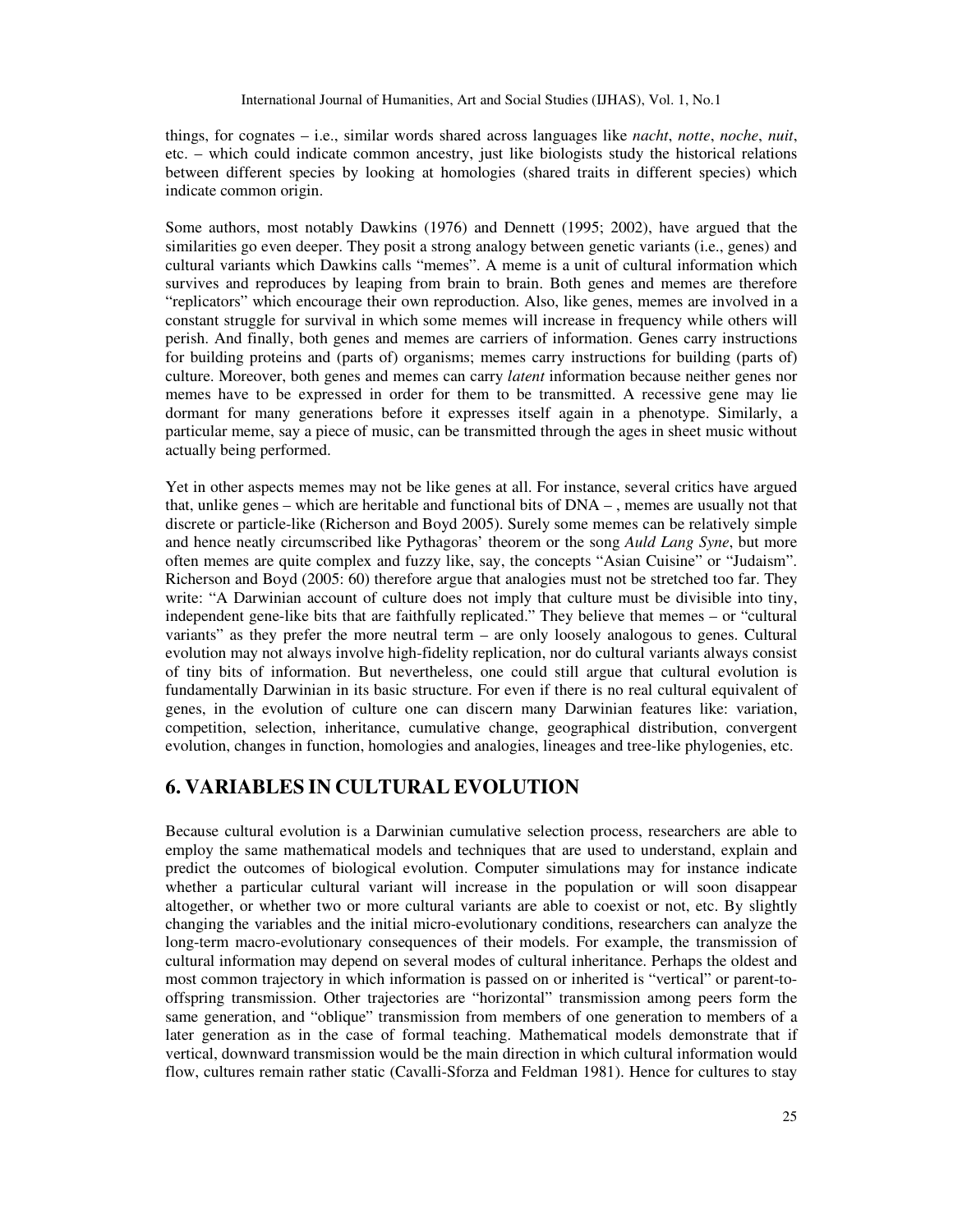innovative and flexible, horizontal transmission is needed because new ideas should not only spread from parents to offspring, but to contemporaries as well.

Apart from different trajectories, there may also be differences in speed by which cultural information gets transmitted. Cavalli-Sforza and Feldman (1981) constructed models in which they analyzed the speed of evolution (i.e., the rate at which a new cultural variant spreads through the population) by manipulating the modes of transmission. Thus, as one would expect, when transmission is one-to-one or one-to-few, cultural evolution is relatively slow, whereas evolution gets faster when transmission becomes one-to-many. In small prehistoric populations of huntergatherers the mode of transmission was probably mainly vertical and one-to-few, resulting in a relatively slow pace of evolution. By contrast, in our modern world with its internet and social media the mode of transmission has dramatically shifted to horizontal and one-to-many, resulting in a constant and massive flow of information crisscrossing our planet and a corresponding high pace of evolution.

Finally, a third variable in cultural evolution is the potential bias by which information gets transmitted. For not all cultural variants are equal. For instance, a particular cultural variant may increase in frequency in a population, at expense of others, because of its intrinsic attractiveness. Technically this is called "content bias", i.e., the content of a variant affecting its probability of being transmitted. But there are many other ways in which transmission can be skewed. Let me briefly address two other types of bias here. A second type of transmission bias is called "frequency-dependent bias". This involves using the frequency of a trait as a guide as to whether to adopt it, irrespective of its content. A frequency-dependent bias will lead to conformity when people adopt the *most* common variant in the population, whereas it leads to nonconformity when people adopt the *least* common variant in the population. Conformity – when in Rome, do as the Romans do – offers an explanation for long-lasting cultural traditions, even when migration rates are high (Boyd and Richerson 1985). Yet another type of transmission bias is called "prestige bias" where the identity, and fame, of the person from whom the cultural variant is acquired affects the variant's success. Prestige bias might not be a bad strategy because by imitating the behavior of successful individuals in the population, you have a chance to become successful yourself (Henrich and Gil-White 2001). Not surprisingly then, our propensity to admire and imitate famous people, like rock idols and movie stars, is exploited by the world of advertising by presenting celebrities as role models. If a commercial shows, say, Claudia Schiffer driving a certain brand of car you might get tempted to buy one too. As was mentioned above, by manipulating the aforementioned and other variables in models, researchers are now able to simulate the patterns and outcomes of cultural evolution. In fact, it is worth pointing out that the mathematical models and techniques currently being used are largely identical to those being employed during the 1920s and 1930s during the "Modern Synthesis" when scientists like R.A Fisher, J.B.S. Haldane and Sewall Wright lay the foundations for population genetics, one of the cornerstones of modern evolutionary biology.

But apart from being a purely academic enterprise, the study of cultural evolution may soon draw attention in the business world as well – and for good reason. Our digital society generates an enormous and increasing amount of data which already caught the eye of internet giants like Facebook and Amazon and "big data" companies like Google, IBM and Oracle because they realize that the raw data contain real treasures of information. For instance, by analyzing the daily flow of 500 million tweets, big data companies are now able to predict patterns and to spot hypes and trends, sometimes even before the participants themselves have noticed them (Choi and Varian 2012). In a similar vein, by analyzing big data we may predict a crash of the stock market, a sudden change in public opinion, or the outbreak of a political revolution even before the people involved are aware of it (such feats of forecasting the present are also known as "nowcasting", a term borrowed from meteorology). Also remarkable is that within the current research on big data, such state-of-the-art tools as evolutionary algorithms and genetic programming are being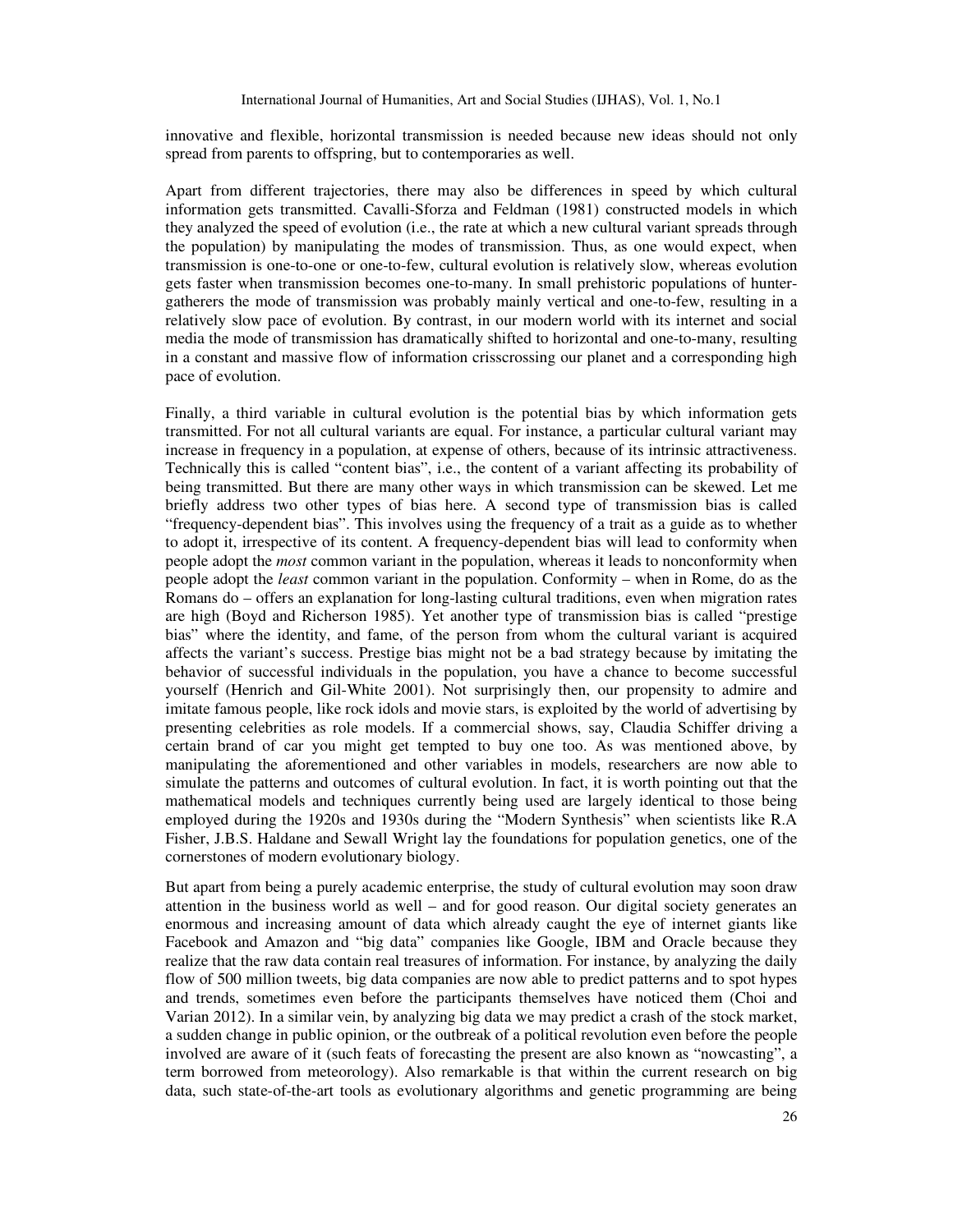employed in order to manage the flow of information and to detect meaningful and predictive patterns in it (Freitas 2002). Evolutionary computation may solve the problem of how to harness big data. Some researchers believe that the rapidly evolving world of big data analytics, machine learning and data-driven science will eventually transform the way we work, live and think (Lohr 2015). If that is true, the research on big data may further advance and complement the science of cultural evolution as well.

# **7. IS CULTURAL EVOLUTION REALLY DARWINIAN?**

In this final section we must address the issue already briefly mentioned above, that is, the question whether cultural evolution really qualifies as "Darwinian" or not. For one could easily object that because cultural evolution is – at least to a certain extent – directional and because most cultural variants are – at least to some degree – purposively generated and transmitted, we should call the process "Lamarckian" rather than "Darwinian". In other words, cultural evolution must be Lamarckian because Lamarckian evolution is "guided" whereas Darwinian evolution is "blind" (Kronfeldner 2007; Mesoudi 2008). As is well-known, Lamarckian evolution is guided or directed because new variants are already adjusted to the "needs" they have to fulfill. Because in Lamarckian evolution acquired characters are inherited, evolution is able to anticipate the challenges posed by the environment, thus rendering Lamarckian evolution swift and progressive. Hence in Lamarckian evolution a wasteful and cumbersome selection process which retains the occasional useful variants is not needed because the variants are already pre-adapted to their upcoming task. In Darwinian evolution, by contrast, such a selection process is an essential feature because in Darwinian evolution new variants cannot anticipate the challenges posed by the environment, i.e., they are blind.

Now I suppose that nobody would claim that cultural evolution is "Lamarckian" in a literal sense, for that would mean that the ideas and skills that we acquire during our lifetime should somehow become incorporated and encoded into our DNA and then be genetically transmitted to our offspring. That is probably not what people have in mind when they say that cultural evolution is "Lamarckian". Obviously they believe that cultural evolution is Lamarckian only in a *metaphorical* sense. That is, they simply mean that ideas and skills acquired during our lifetime can be transmitted to our offspring, through teaching, etc. But if that is what it takes to qualify as "Lamarckian", the statement becomes rather trivial. With the biologist and philosopher David Hull (1988) one suspects that people who claim that cultural evolution is Lamarckian actually have a caricaturized sense of the term in mind – they want to emphasize that cultural evolution, unlike biological evolution, is intentional. Now, of course, nobody would deny that cultural evolution indeed *is* to a large extent intentional, but the question then becomes whether intentionality can circumvent a wasteful Darwinian selection process. I think it cannot. Obviously cultural evolution generally involves the participation of conscious and intelligent agents, but the fact that much of culture is consciously and deliberately generated does not guarantee that, for that reason, it will be selectively retained. Despite its apparent goal-directedness, cultural evolution may ultimately be as wasteful and laborious as biological evolution. Surely cultural (and scientific) evolution can be made to *look* very directional and efficacious by careful editing, since it is only in retrospect – when all the failures and dead ends are rubbed out – that we get the impression that cultural evolution is a smoothly guided process. In reality, though, we will always need the hindsight of a selective system to separate the wheat from the chaff (Buskes 2013). In short, the fact that a particular cultural variant is generated intentionally is not a sufficient condition for that variant's success, and it might not be a necessary condition either because some cultural variants, like certain customs or pronunciations, are *not* deliberately generated – they just crop up – but nevertheless may turn out to be highly successful. So even if we grant that cultural evolution is intentional and driven by intelligent agents, it is not clear what we would gain by calling such a process "Lamarckian".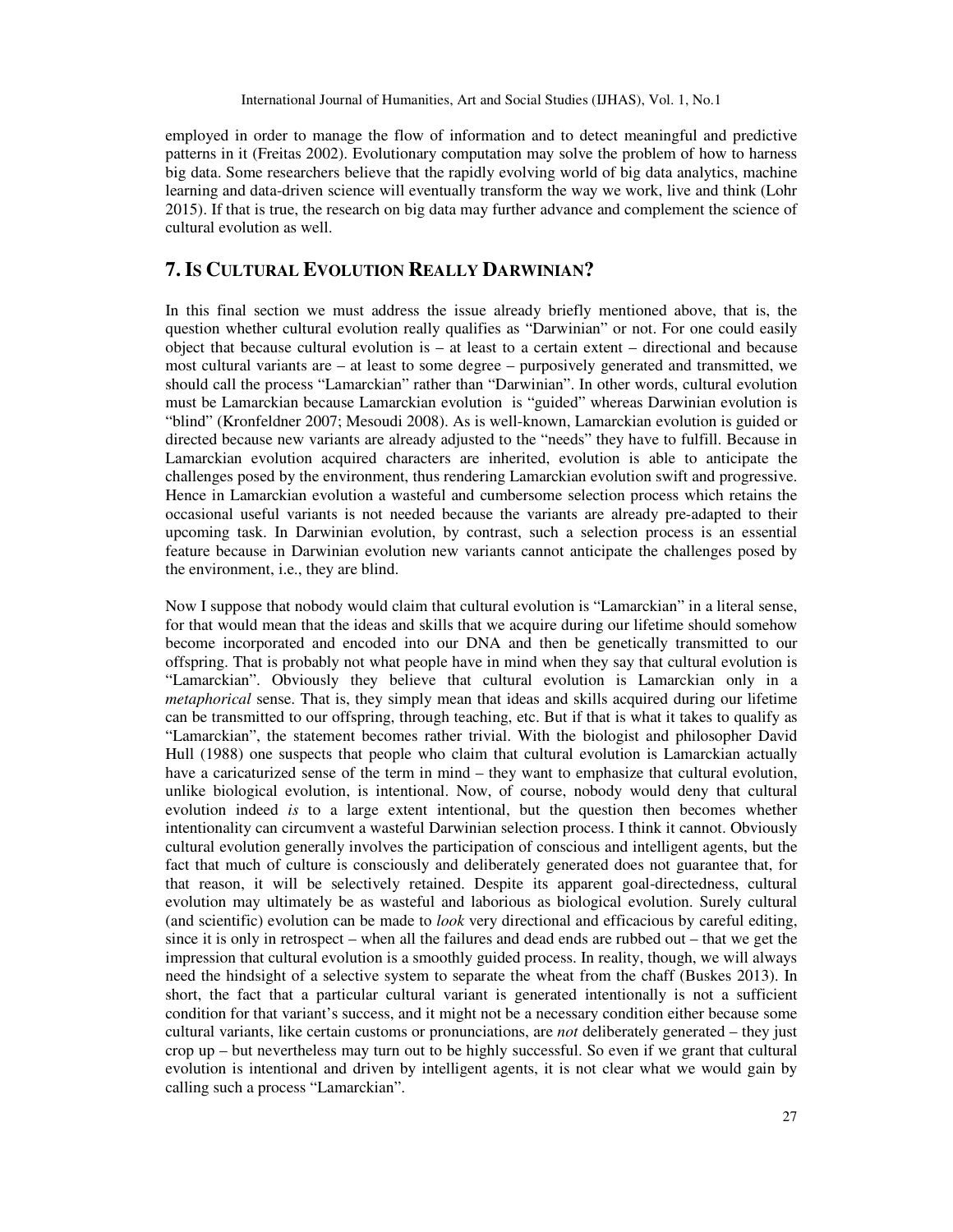In the end this issue perhaps boils down to a matter of definition. What is the defining characteristic or key signature of Darwinian evolution? Is it blind variation or is it cumulative selection? I believe it is the latter. Let me explain. Suppose that, for some reason, new variants in Darwinian biological evolution would suddenly be guided instead of blind. Would that fundamentally change the overall process of evolution in any way? It probably would not because guided variation would only *increase* the efficiency of such a process. So guided variation is still variation in need for subsequent selection. It is well-known that Darwin drew an analogy between artificial selection and natural selection. Darwin discovered the principle of natural selection by looking at how farmers and breeders have improved their stock and crops by selecting individual animals and plants with certain desirable characteristics. Thus by selecting particular individuals for further propagation, farmers and breeders restricted the range of variation, i.e., they made the variation guided. Yet despite the fact that such variation is guided and that selective breeding is utterly intentional and goal-directed, Darwin treated artificial selection as a "special case" of natural selection, seeing no fundamental difference between the two processes. Both artificial and natural selection are cumulative sieving processes and it is this feature that makes artificial selection, despite all intentions and manipulations, a proper instance of Darwinian evolution.

Nevertheless, in the contemporary literature on cultural evolution, a term like "Lamarckian inheritance" is still being used, albeit not in the literal biological sense but rather in a metaphorical manner. In the terminology of Boyd and Richerson (1985) "Lamarckian inheritance" refers to a mode of transmission in which one individual acquires information form a second individual, modifies that information in accordance with his or her own views, and then transmits that modified information to other individuals in the population. Yet despite these Lamarckian labels, Boyd and Richerson, as well as many other researchers involved in the science of cultural evolution, stress that the overall process of cultural evolution must be viewed as Darwinian. The basic assumption is that all instances of complex cultural design are the result of cumulative sieving processes. Not foresighted variation but hindsighted selection is the secret to creative Darwinian evolution.

## **8. CONCLUSIONS**

In this article I have sketched the early origins, the recent growth and the theoretical contours of the emerging science of cultural evolution. Although the first initiatives on behalf of this project can already be found in Darwin's work, the science of cultural evolution only began to gain momentum during the second half of the  $20<sup>th</sup>$  century when several taboos and prejudices had been cleared away. During the last few decades a new, multidisciplinary research program has emerged that concerns itself with the evolution of culture. The basic idea is that cultural evolution, like biological evolution, is essentially a Darwinian cumulative winnowing process in which some cultural variants are selectively retained and information gradually builds up. Yet although culture is quite common, even among animals, cultural evolution is remarkably rare. Indeed, as far as we know, we are the only species which developed a cumulative, evolving culture. Why that is the case is still a bit of a mystery. Perhaps the key to understanding this riddle is to focus on the particular transmission mechanisms which propel human cultural evolution, most notably our language. Our language created a new medium or channel through which information could be faithfully transmitted to next generations without getting lost. Animals lack this typical "ratchet effect" of human cultural evolution. In human cultural evolution the transmission or "inheritance" of information also results in tree-like phylogenies so characteristic of Darwinian evolution. Researchers are now able to reconstruct such cultural lineages in the same way as evolutionary biologists try to reconstruct the tree of life. By recognizing the fact that human culture has its own inheritance system, which can influence and even alter the path of genetic-biological evolution, researchers now have the proper theoretical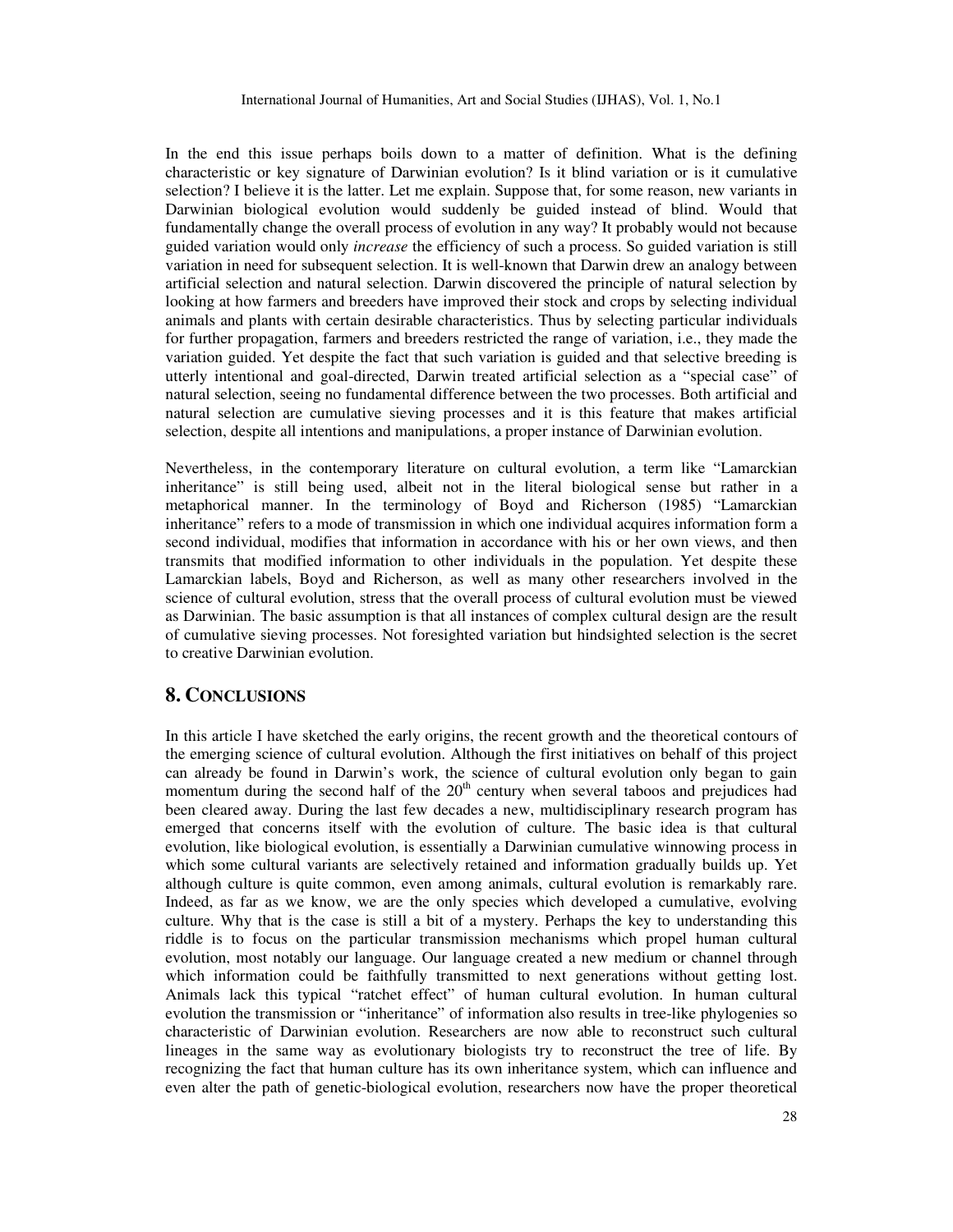International Journal of Humanities, Art and Social Studies (IJHAS), Vol. 1, No.1

tools to understand the impact and long-term consequences of culture. The science of cultural evolution may be scarcely out of the egg, but the prospects are promising. The research program clearly exhibits theoretical and empirical progress which, according to the philosopher of science Imre Lakatos (1977), can be taken as a sign of a scientific discipline in bloom. Perhaps we are witnessing the dawn of a new scientific era, an era in which the Darwinian paradigm will reach its pinnacle and full potential.

## **9. REFERENCES**

- [1] Aiello, L.C. & Wheeler P. 1995. "The expensive-tissue hypothesis". Current Anthropology,36, pp. 199-221.
- [2] Barkow, J.H., Cosmides, L. & Tooby, J. 1992. The adapted mind: Evolutionary psychology and the generation of culture. Oxford: Oxford University Press.
- [3] Berna, F. et al. 2012. "Microstratigraphic evidence of in situ fire in the Acheulean strata of Wonderwerk Cave, Northern Cape Province, South Africa". PNAS, doi: 10.1073/pnas.1117620109.
- [4] Boyd, R. & Richerson, P.J. 1985. Culture and the Evolutionary Process. Chicago: The University of Chicago Press.
- [5] Boyd, R. & Richerson, P.J. 1995. "Why does culture increase human adaptability?". Ethology and Sociobiology, 16, pp. 125-143.
- [6] Boyd, R., Richerson, P.J. & Henrich, J. 2011. "The cultural niche: Why social learning is essential for human adaptation". PNAS, doi: 10.1073/pnas.1100290108.
- [7] Buskes, C. 2013. "Darwinism extended: A survey of how the idea of cultural evolution evolved". Philosophia, doi: 10.1007/s11406-013-9415-8.
- [8] Buskes, C. 2015. "Darwinizing culture: Pitfalls and promises". Acta Biotheoretica, doi: 10.1007/s10441- 015-9247-y.
- [9] Campbell, D.T. 1960. "Blind variation and selective retention in creative thought as in other knowledge processes". Psychological Review, 67, pp. 380-400.
- [10] Cavalli-Sforza, L.L. & Feldman, M.W. 1981. Cultural transmission and evolution. Princeton: Princeton University Press.
- [11] Chitwood, D.H. 2014. "Imitation, genetic lineages, and time influenced the morphological evolution of the violin". PloS ONE, doi: 10.1371/journal.pone.0109229.
- [12 10.1111/j.1475-4932.2012.00809.x.
- [13] Danchin, E. et al. 2011. "Beyond DNA: Integrating inclusive inheritance into an extended theory of evolution". Nature Reviews Genetics, 12, pp. 475-486.
- [14] Darwin, C. 1859. The origin of species. London: Murray.
- [15] Darwin, C. 1871. The descent of man, and selection in relation to sex. London: Murray.
- [16] Darwin, C. 1872. The expression of the emotions in man and animals. London: Murray.
- [17] Dawkins R. 1976. The selfish gene. (2nd ed. 1989). Oxford: Oxford University Press.
- [18] Dediu, D. & Levinson, S.C. 2013. "On the antiquity of language: The reinterpretation of Neanderthal linguistic capacities and its consequences". Frontiers of Psychology, doi:10.3389/fpsyg.2013.00397.
- [19] Dennett, D. 1995. Darwin's dangerous idea: Evolution and the meanings of life. London: Allen Lane.
- [20] Dennett, D. 2002. "The new replicators". In: M. Pagel (ed.), Encyclopedia of evolution, Vol. I, pp. E83- E92. Oxford: Oxford University Press. Reprinted in Dennett, 2006. Breaking the spell, pp. 341- 357. New York: Viking.
- [21] Donald, M. 1991. Origins of the modern mind: Three stages in the evolution of culture and cognition. Cambridge, MA: Harvard University Press.
- [22] Durham, W.H. 1991. Coevolution: Genes, culture and human diversity. Stanford: Stanford University Press.
- [23] Freitas, A.A. 2002. Data mining and knowledge discovery with evolutionary algorithms. Berlin: Springer.
- [24] Gray, R.D. & Atkinson, Q.D. 2003. "Language-tree divergence times support the Anatolian theory of Indo- European origin". Nature, 426, pp. 435-439.
- [25] Hamilton, W.D. 1964. "The genetical theory of social behavior I & II". Journal of Theoretical Biology, 7, pp. 1-32.
- [26] Henrich, J. & Gil-White, F.J. (2001) "The evolution of prestige". Evolution and Human Behavior, 22, pp. 165-196.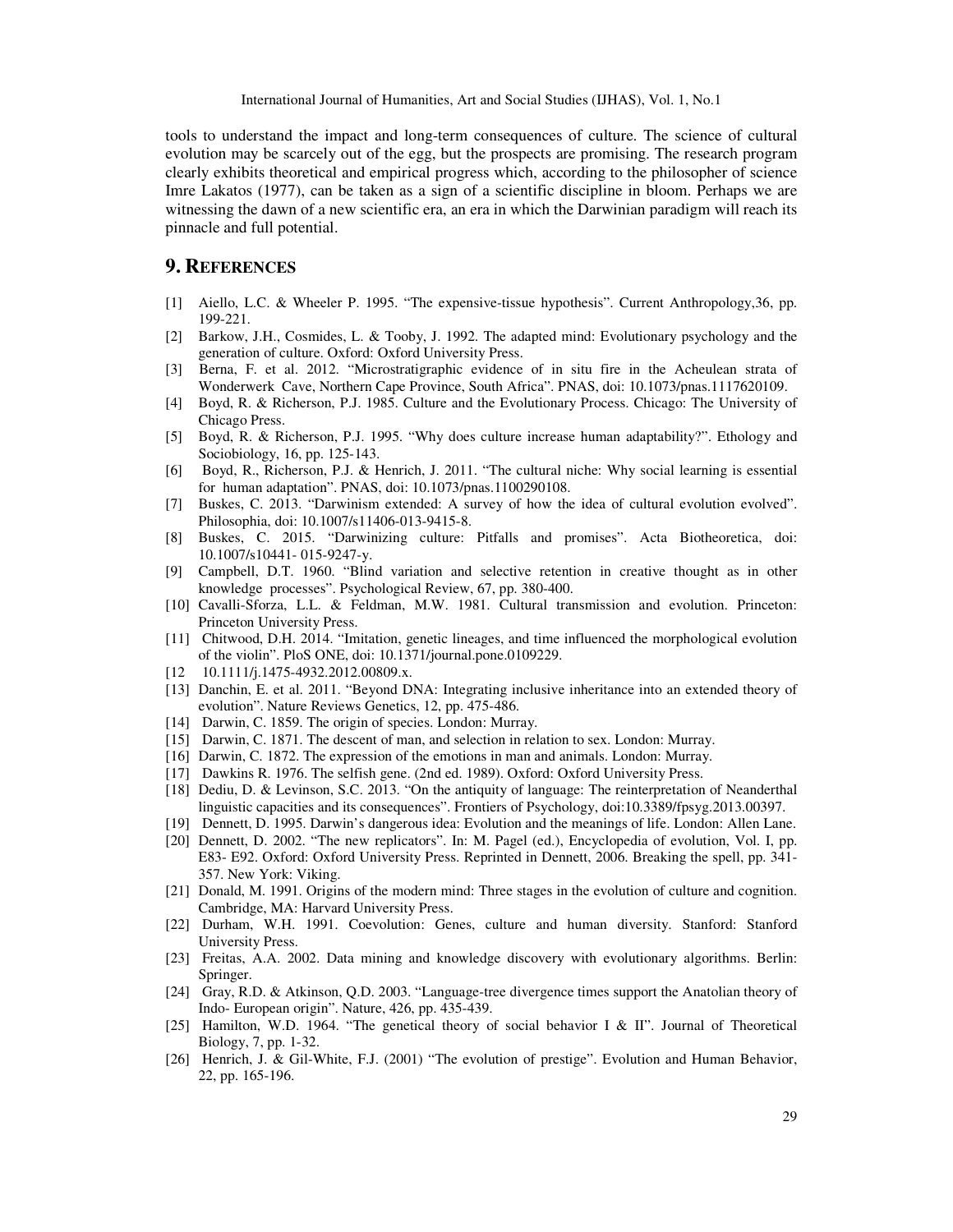International Journal of Humanities, Art and Social Studies (IJHAS), Vol. 1, No.1

- [27] Hull, D.L. 1988. Science as a process: An evolutionary account of the social and conceptual development of science. Chicago: University of Chicago Press.
- [28] Kempe, M., Lycett, S.J. & Mesoudi, A. 2014. "From cultural traditions to cumulative culture: Parameterizing the differences between human and nonhuman culture". Journal of Theoretical Biology, 359, pp. 29-36.
- [29] Kronfeldner, M.E. 2007. "Is cultural evolution Lamarckian?". Biology and Philosophy, doi:10.1007/ s10539-006-9037-7.
- [30] Lakatos, I. 1977. Philosophical papers, vol. 1: The methodology of scientific research programmes. In: J. Worrall & G.P. Currie (eds.), Cambridge: Cambridge University Press.
- [31] Laland, K.N. 2004. "Social learning strategies". Learning & Behavior, 32, pp. 4-14.
- [32] Laland, K.N., Odling-Smee, J. & Feldman, M.W. 2000. "Niche construction, biological evolution, and cultural change". Behavioral and Brain Sciences, 23, pp. 131-175.
- [33] Laland, K.N. & Hoppitt, W. 2003. "Do animals have culture?". Evolutionary Anthropology, doi:10.1002/evan.10111.
- [34] Laland, K.N., Odling-Smee, J. & Myles, S. 2010. "How culture shaped the human genome: Bringing genetics and the human sciences together". Nature Reviews Genetics, 11, pp. 137-148.
- [35] Levinson, S.C. & Jaisson, P. (eds.) 2006. Evolution and culture. Cambridge, MA: The MIT Press.
- [36] Lohr, S. 2015. Data-ism: The revolution transforming decision making, consumer behavior, and almost everything else. New York: HarperCollins.
- [37] Lorenz, K. 1966. On Agression. London: Methuen.
- [38] Lumsden, C. & Wilson, E.O. 1981. Genes, mind, and culture: The coevolutionary process. Cambridge, MA: Harvard University Press.
- [39] Maynard Smith, J. & Szathmáry, E. 1995. The major transitions in evolution. Oxford: Oxford University Press.
- [40] Mesoudi, A. 2008. "Foresight in cultural evolution". Biology and Philosophy, doi: 10-1007/s10539- 007- 9097-3.
- [41] Mesoudi, A. 2011. Cultural evolution: How Darwinian theory can explain human culture and synthesize the social sciences. Chicago: University of Chicago Press.
- [42] Mesoudi, A., Whiten, A. & Laland, K.N. 2006. "Towards a unified science of cultural evolution". Behavioral and Brain Sciences, 29, pp. 329-383.
- [43] O'Brien, M.J., Darwent, J. & Lyman, R.L. 2001. "Cladistics is useful for reconstructing archaeological phylogenies: Palaeoindian points from the southeastern United States". Journal of Archaeological Science, 28, pp. 1115-1136.
- [44] Pike, A.W.G. et al. 2012. "U-series dating of Paleolithic art in 11 caves in Spain". Science, doi: 10.1126/science.1219957.
- [45] Richerson, P.J. & Boyd, R. 2005. Not by genes alone: How culture transformed human evolution. Chicago, IL: University of Chicago Press.
- [46] Richerson, P.J. & Christiansen, H. (eds.) 2013. Cultural evolution: Society, technology, language, and religion. Cambridge, MA: The MIT Press.
- [47] Rogers, D.S., Feldman, M.W. & Ehrlich, P.R. 2009. "Inferring population histories using cultural data".Proceedings of the Royal Society B, 276 (1674), pp. 3835-3843.
- [48] Snow, D. 2013. "Sexual dimorphism in European upper Paleolithic cave art". American Antiquity, 78, pp.746-761.
- [49] Tattersall, I. 2008. "An evolutionary framework for the acquisition of symbolic cognition by Homo sapiens. Comparative Cognition & Behavior Reviews", doi: 10.3819/ccbr.2008.30006.
- [50] Tennie, C., Call, J. & Tomasello, M. 2009. "Ratcheting up the ratchet: On the evolution of cumulative culture". Philosophical Transactions of the Royal Society B, doi:10.1098/rstb.2009.0052.
- [51] Tomasello, M. 1999. The cultural origins of human evolution. Cambridge, MA: Harvard University Press.
- [52] Trivers, R.L. 1971. "The evolution of reciprocal altruism". The Quarterly Review of Biology, 46, pp. 35-57.
- [53] Whiten, A. et al. (eds.) 2012. Culture evolves. Oxford: Oxford University Press.
- [54] Wilson, E.O. 1975. Sociobiology: The new synthesis. Cambridge, MA: Harvard University Press.
- [55] Wilson, E.O. 1978. On human nature. Cambridge, MA: Harvard University Press.
- [56] Wrangham, R. et al. 1999. "The raw and the stolen: Cooking and the ecology of human Origins". Current Anthropology, 40, pp. 567-594.